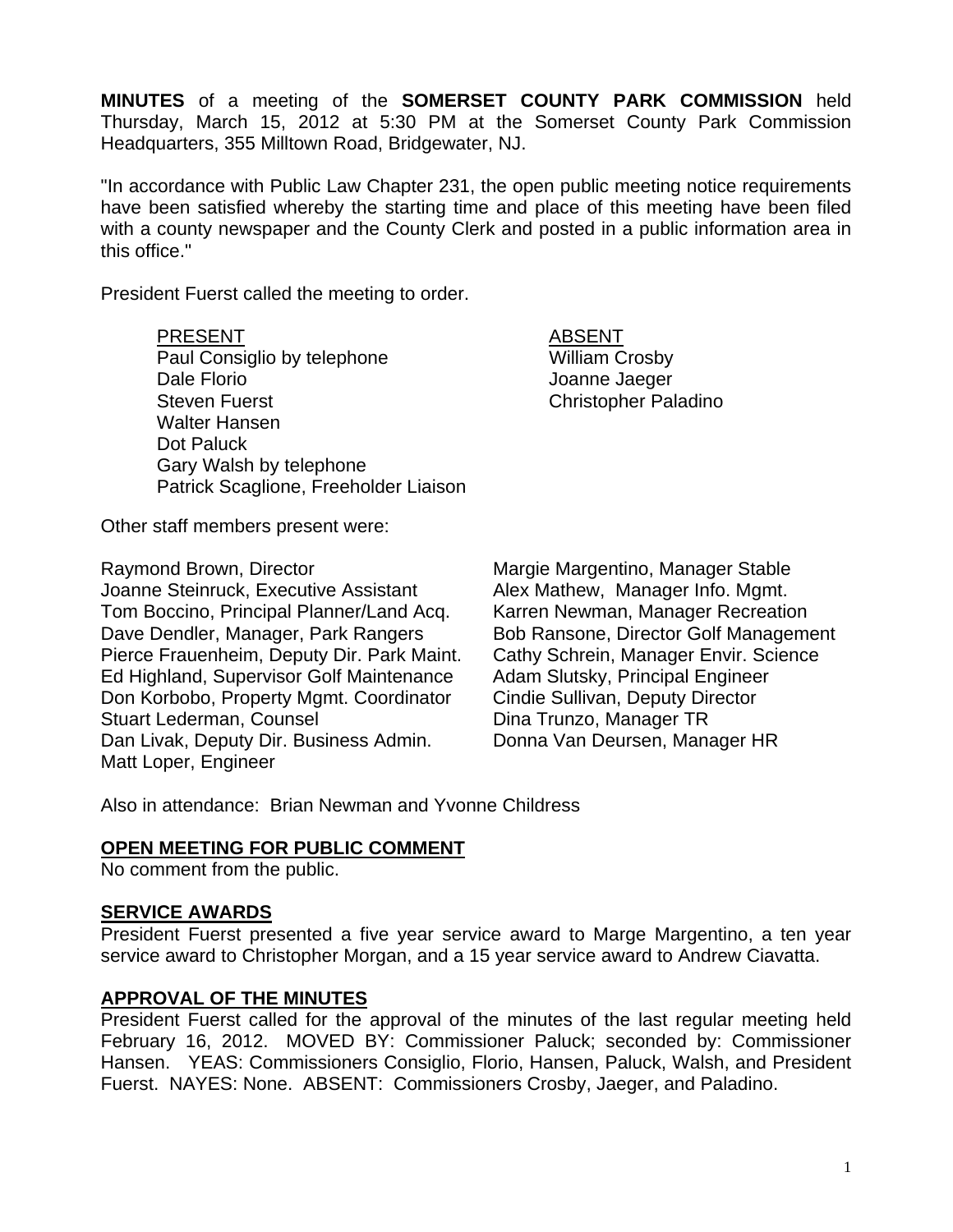# **APPROVAL OF BILLS FOR PAYMENT**

## **Resolution R12-017 - Payment of Claims**

Resolution authorizing payment of bills for \$1,518,009.74 comprising of check numbers 209754-209759, 210666-210673, 209674-209753, 210103-210146, 210233-210303, and 210816-210882. MOVED BY: President Fuerst; seconded by: Commissioner Hansen. YEAS: Commissioners Consiglio, Florio, Hansen, Paluck, Walsh, and President Fuerst. NAYES: None. ABSENT: Commissioners Crosby, Jaeger, and Paladino.

### **DIRECTOR'S REPORT**

Director Brown submitted a report for the month of February 2012.

## **COMMISSIONER CORRESPONDENCE**

- 1. Invitation from the United States EPA for public comment on the proposed plan for the American Cyanamid Superfund Site in Bridgewater from February 16 to March 31, 2012.
- 2. Note from a participant's father in the Therapeutic Recreation program thanking the staff for the great job.
- 3. Resolution adopted from Franklin Township in support of the development of the Howe Athletic Fields at Colonial Park.

# **CONSENT AGENDA**

### **RESOLUTIONS**

The following resolutions were MOVED BY: Commissioner Hansen; seconded by: Commissioner Paluck. YEAS: Commissioners Consiglio, Florio, Hansen, Paluck, Walsh, and President Fuerst. NAYES: None. ABSENT: Commissioners Crosby, Jaeger, and Paladino.

### **Resolution R12-018 – Thanks and Appreciation to NJ Arborists**

Resolution expresses thanks and appreciation for the Work Day event held at Skillman Park on March 10, 2012.

**Resolution R12-019 – Extending the 2012 Temporary Budget through April 30, 2012**  Resolution extends the temporary budget.

#### **Resolution R12-020 – Authorizing a One-Year Extension for Janitorial/Cleaning Services**

Resolution extends a contract to All Clean Building Services, Inc. for an additional year at the cost of \$45,935.84.

### **Resolution R12-021 – Award of Second Year of a Three-Year Contract for Plumbing Services**

Resolution awards a contract to Burlew Mechanical, LLC and Magic Touch Construction Co. The cost is not to exceed \$25,200.00.

#### **Resolution R12-022 – Award of First Year of a Two-Year Contract for Golf Course Accessories**

Resolution awards a contract to Grass Roots, Inc. The cost is not to exceed \$10,000.00.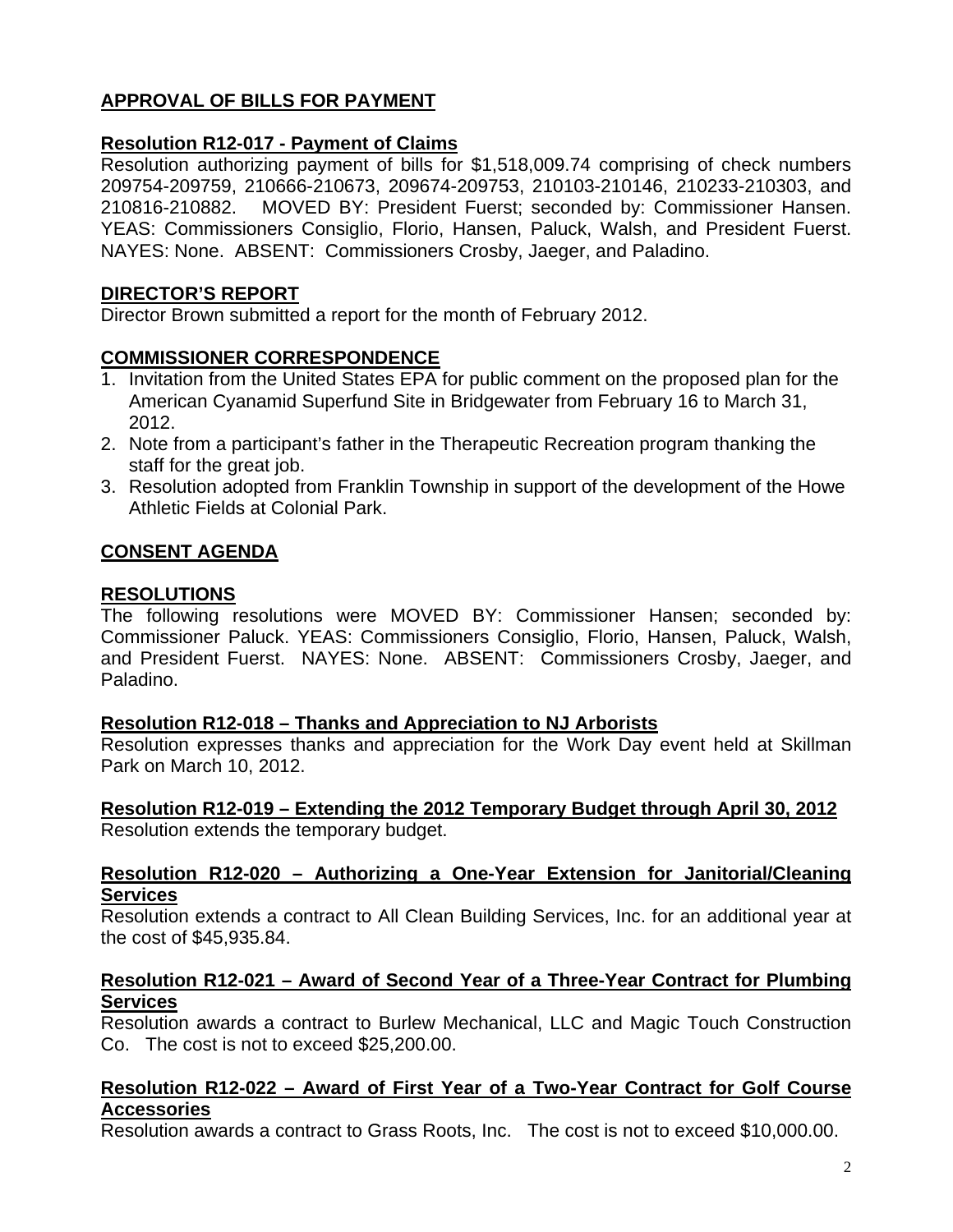## **Resolution R12-023 – Award of First Year of a Two-Year Contract for Irrigation Repair Parts**

Resolution awards a contract to John Deere Landscapes and Storr Tractor Company. The cost is not to exceed \$15,000.00.

### **Resolution R12-024 – Award of Contract for Golf Course and Park Maintenance Materials**

Resolution awards a contract to Agrium Advanced Technologies, Andre & Sons, Fertl-Soil Turf Supply, Inc., Fisher & Son Co., Inc., Grass Roots Turf Products, Inc., Harrells LLC, John Deere Landscapes, Landscape Materials, Inc., Metro Milorganite, Inc., and J H Reid On-Site Recycling.

### **Resolution R12-025– Authorizing Sale of Surplus Equipment**

Resolution authorizes the sale of surplus equipment and vehicles.

#### **Resolution R12-026 – Award of First Year of a Two-Year Contract for Printing and Distribution of Seasonal Park Guides**

Resolution awards a contract to New Jersey Press/Courier News. The cost is not to exceed \$16,800.00.

### **Resolution R12-027 – Adopting Service Animal and Other Power-Driven Mobility Device Policies and Re-Establishing an ADA Coordinator**

Resolution adopts the policies and names Dina Trunzo as the ADA Coordinator. Resolution was adopted with an amended change.

## **Resolution R12-028 – Authorizing County Co-Op Purchase of One Toro Self-Contained Trailer Mounted Engine Powered Axial Fan Turbine Debris Blower**

Resolution authorizes purchase from Storr Tractor Company. The cost is not to exceed \$6,495.00.

**Resolution R12-029 – Authorizing a One-Year Extension for Two Hunting Licenses** 

Resolution extends the hunting license for the Kanach North Parcel to the Long Valley Hidden Valley Gun Club and the Chubb/Brady Parcel to the Olde Barn Club for one year beginning September 1, 2012 and ending August 31, 2013.

### **COMMITTEE REPORTS**

### **FINANCE/BUSINESS ADMINISTRATION**

Commissioner Walsh, Chair of the Committee, submitted a report for the month of February 2012.

Commissioner Walsh reported that there will be a Finance Committee meeting held on April 9.

Brian Newman reported that Suplee Clooney will be at the Park Commission at the end of April to go through the 2011 books. There will be a different audit team this year.

Dan Livak, Deputy Director/Business Administration reported that the expenses this year are the same as last year at this date.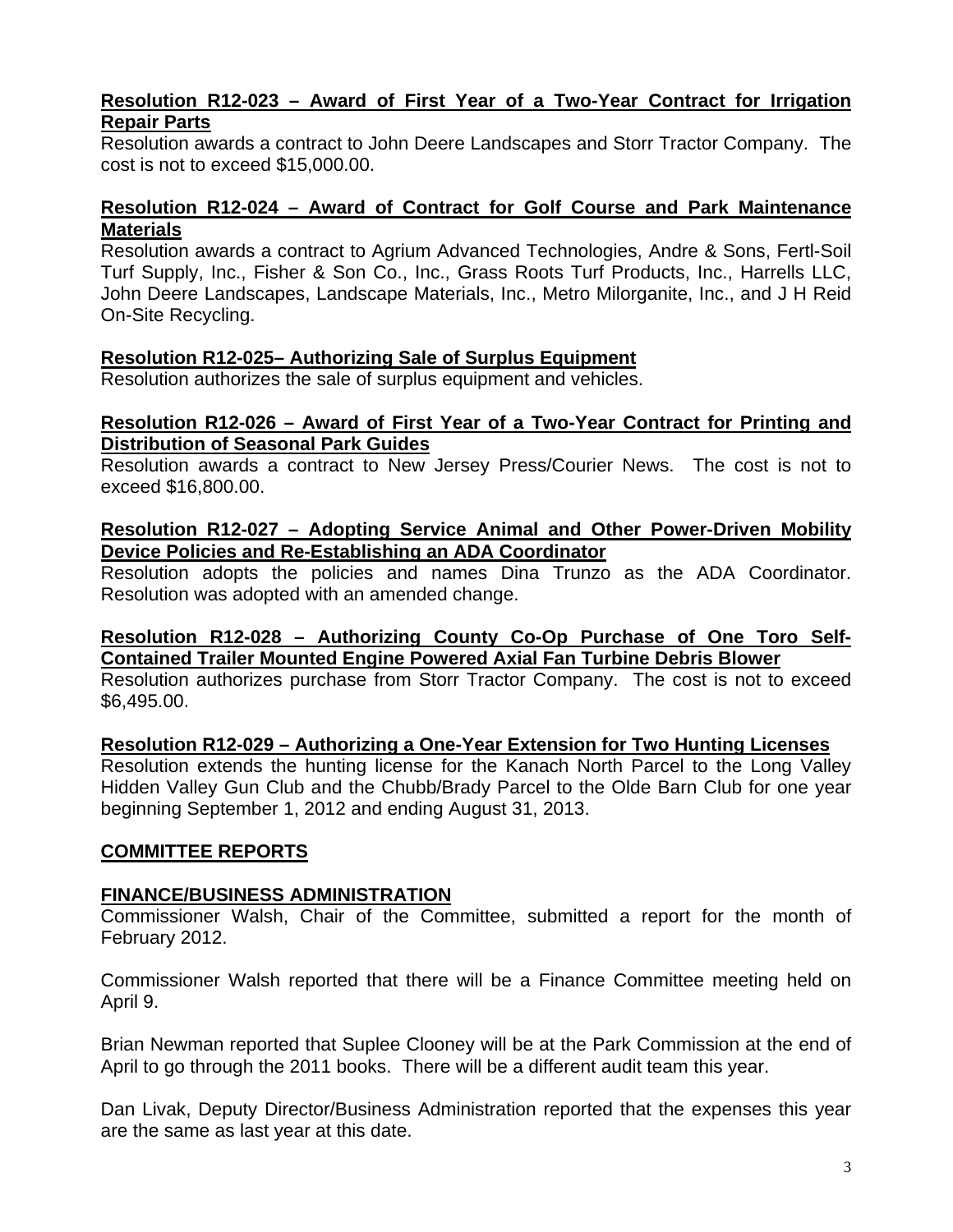A motion to adjourn the meeting at 6:25 p.m. was made by Commissioner Hansen seconded by Commissioner Paluck. YEAS: Commissioners Consiglio, Florio, Hansen, Paluck, Walsh, and President Fuerst. NAYES: None. ABSENT: Commissioners Crosby, Jaeger, and Paladino.

### **HUMAN RESOURCES**

Donna Van Deursen, Manager, Human Resources reported that applications for seasonal employees are being accepted. Staff attended Front Desk Safety and Security Training sponsored by the Joint Insurance Fund.

## **LEISURE SERVICES**

Dina Trunzo, Manager Therapeutic Recreation reported that Camp Okee Sunokee registration was held on February 27 and 33 of the 40 slots are filled. Due to a large demand for the soccer skills program, the department has created a second session. Utilizing high school volunteers for the basketball skills program has been a huge success. The parents of the volunteers have expressed how committed the kids are to volunteering and look forward to going each week to work with the specific participant that has been assigned. Per the ADA recommendations, Dina has conducted Disability Awareness and Sensitivity training for golf and recreation maintenance and human resources staff.

Cathy Schrein, Manager, Environmental Science distributed a calendar of programs and newsletter. In the celebration of Earth Month the EEC partnered with the Bernardsville Movie Theater and they have a display in the lobby of the theater and a donation box. To date \$140.00 has been donated. Cathy attended NRPA Green School and sustainability is a hot topic. There are three concepts of the sustainability concept; social, economic, and environmental issues. Cathy will be meeting with the Go Green Committee (Pierce Frauenheim, Don Korbobo, and Darrell Marcinek) to discuss different projects. The Montessori School's director will be retiring on June 15 after 25 years. Staff is reviewing other uses for the room.

Ray Brown mentioned that Cathy attended the Green School and Pierce attended Park Maintenance School with scholarships from the Park Foundation. Ray also mentioned that the Montessori School has closed and will no longer be using the Commission's EEC as its home location. The school was paying \$1,200.00 per month in rent which will no longer be available as a revenue source.

Marge Margentino, Manager Stable reported that the horses are receiving a two week winter break which is their first break in 16 months. Staff is doing spring cleaning and training. Registration for lessons will be held on March 24. The Park Foundation has funded the purchase of two Western saddles and bridles which will increase the number of riders in classes.

Karren Newman, Manager Recreation reported that winter Yoga will end on March 21 and spring Yoga will begin on April 18. Opening day for tennis will be on March 31 at Green Knoll and the USTA will be holding a clinic from 10 to 1 pm. Karren has 27 tennis teams wanting Green Knoll as their home field. The bid for the July Fourth pyrotechnic display will be available on the website today.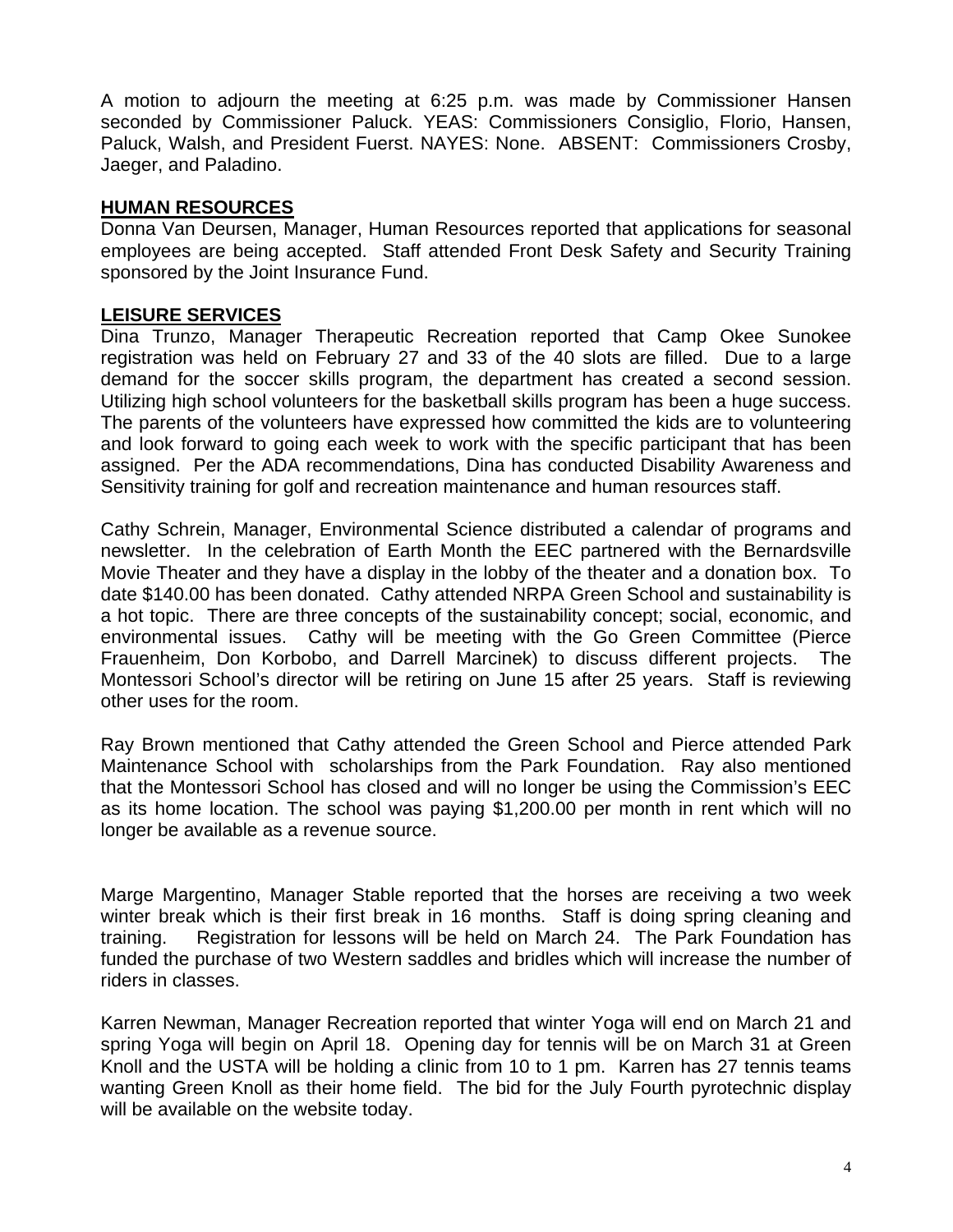### **GOLF MANAGEMENT**

Commissioner Paluck, Chair of the Committee, submitted a report for the month of February 2012.

Ed Highland, Supervisor Golf Maintenance reported that Spooky Brook and Green Knoll Golf Courses opened for the season.

Bob Ransone, Deputy Director Golf Management reported that Warrenbrook Golf Course will open March  $16.$  The  $18<sup>th</sup>$  hole will be temporary until the cart path bridge is completed. Revenue is \$400,000.00 more than last year to date. The advertising for the WAPL continues and the book is being put together. The advertising has exceeded the \$42,000.00 goal to \$66,000.00. That does not include the contribution by the Park Foundation of \$30,000.00. Bob commended the maintenance staff who built the WAPL scoreboard which is 45 feet long by 20 feet high. The quotes to have the board built by contractors were over \$20,000.00.

### **INFORMATION MANAGEMENT**

Commissioner Hansen, Chair of the Committee, submitted a report for the month of February 2012.

Alex Mathew, Manager, Information Management reported that the exchange server moving of mail boxes is completed. Training sessions will be held on Microsoft Office 2010 for all users at the end of March and early April. Dan Livak thanked Alex for his coordinating the move of the electrical panels from the basement to the first floor.

# **VISITOR SERVICES**

Dave Dendler, Manager, Park Rangers reported that the Rangers have begun the trail assessments and program work for the year. Rangers have been working with Adam Slutsky on the GPS marking of the trails which will be put onto a GIS system. Completion of this is expected by June. Dave has been interviewing candidates for seasonal employees and a full-time ranger.

# **PROPERTY MANAGEMENT**

Don Korbobo, Property Management Coordinator reported that previously the Kanach North Parcel for farming had an annual fee of \$2,051.00 and the new fee is \$4,107.00.

Dan Livak thanked Don Korbobo, Pierce Frauenheim, Jim Avens, and Dave Dendler on a fantastic job picking which trees needed immediate attention for Arborists Day at Skillman Park.

# **PLANNING AND LAND ACQUISITION**

Commissioner Paluck, Chair of the Committee, submitted a report for the month of February 2012.

Tom Boccino, Parks Section Principal Planner, Land Acquisition reported that the Carrier Foundation property acquisition is moving ahead. The county has applied for subdivision of the property with the county acquiring approximately 250 acres in Hillsborough and Montgomery.